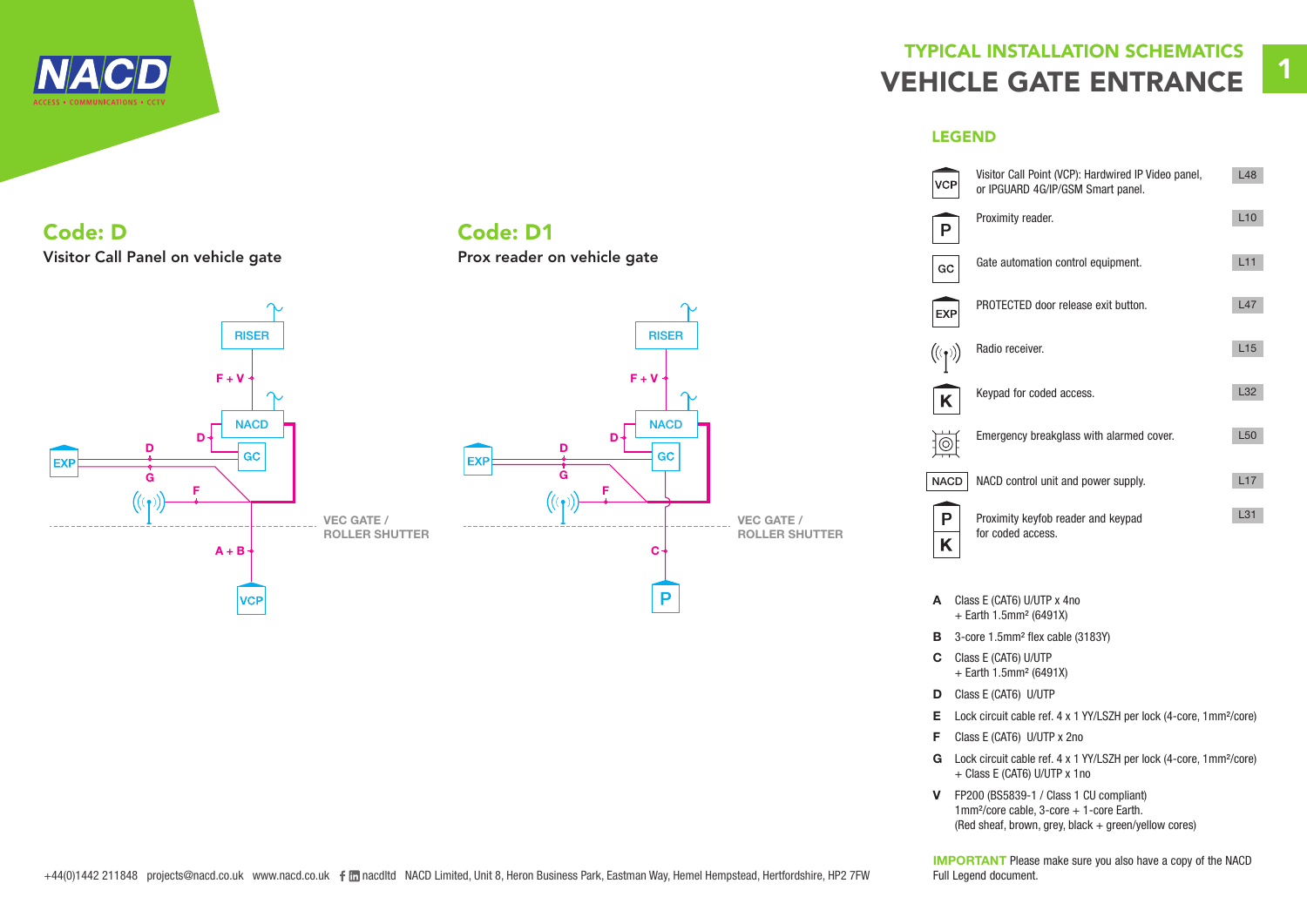

# TYPICAL INSTALLATION SCHEMATICS VEHICLE GATE ENTRANCE

#### LEGEND



- + Earth 1.5mm² (6491X)
- D Class E (CAT6) U/UTP
- E Lock circuit cable ref. 4 x 1 YY/LSZH per lock (4-core, 1mm²/core)
- F Class E (CAT6) U/UTP x 2no
- G Lock circuit cable ref. 4 x 1 YY/LSZH per lock (4-core, 1mm²/core) + Class E (CAT6) U/UTP x 1no
- V FP200 (BS5839-1 / Class 1 CU compliant) 1mm<sup>2</sup>/core cable, 3-core + 1-core Earth. (Red sheaf, brown, grey, black + green/yellow cores)

IMPORTANT Please make sure you also have a copy of the NACD

### Code: D2 Keypad on vehicle gate





Code: D3

Prox + keypad on vehicle gate